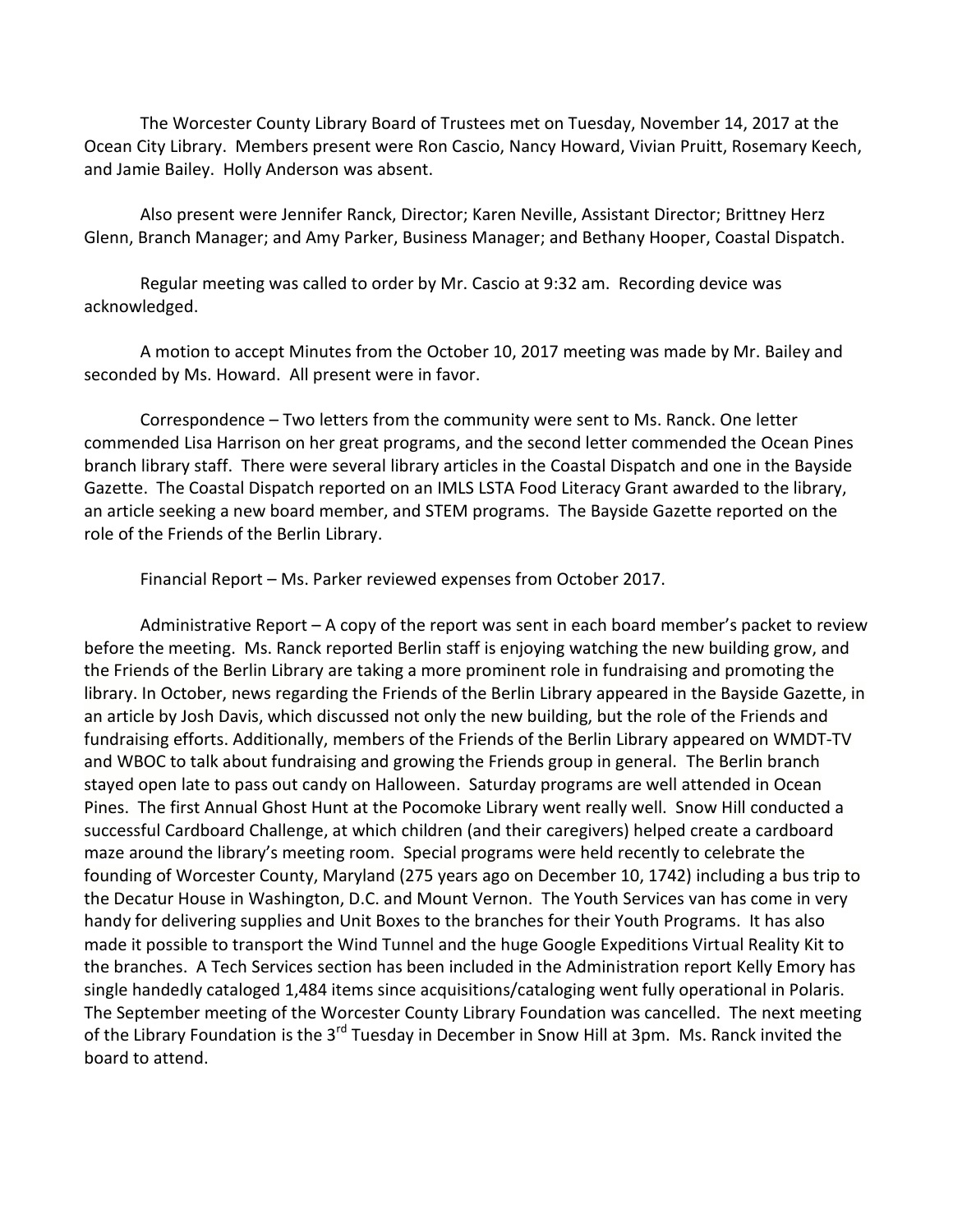Worcester County Library Board of Trustees Minutes, November 14, 2017 Page 2

Staff Development Report - A copy of the Staff Development report was sent in each board member's packet to review before the meeting. The report listed which staff completed in-person and online trainings in October and early November. Ms. Neville requested to modify library hours on April 27, 2018. The request will be to close all branch libraries from 9:00 a.m. to 1:00 p.m., Friday, April 27 to offer a morning in-service training at the Snow Hill branch library for staff from each branch. The proposal includes a request for all branch libraries to be open to the public 1:00 – 5:00 p.m., April 27, 2018. Beginning January 2018, Harry Burkett and Michelle Ernat will be participating in Maryland Library Associate Training Institute**.** The 90-hour curriculum combines online and in-person training opportunities.

Old Business – A copy was sent in each board member's pack to review before the meeting. Ms. Ranck reported that wood framing is 95% complete on the first floor of the new Berlin Library. Roof trusses are one site and the installation start date is November 16. Exterior windows are scheduled for delivery in early November. The library received a quote from SkyLine Technology Solutions to bring fiber into the building for \$10,917.72. Ms. Ranck will present this proposal, along with the furniture package, to the County Commissioners as part of the FF&E budget. Ms. Ranck showed carpet samples and the furnishings proposal developed by Douron for the new Berlin Library. We would like to make a decision before the end of the calendar year to lock in prices. The library's Collection Development Policy was last approved by the library board in 2008. A copy of the policy with several suggested additions was included in the October 2017 board packet. Ms. Ranck indicated the Collection Development Policy document provided in the November packet did not include all of the proposed revisions. Ms. Ranck showed the current Collection Development Policy along with proposed policy revisions on the screen. A motion to accept revisions to the Collection Development Policy was made by Ms. Howard and seconded by Mr. Bailey. All present were in favor.

New Business - Included in the board packet is the proposed list of holiday closings and Library Board meeting dates for 2018. The County will be closed on Tuesday, November 6, 2018 for General Election Day but the Library branches will be open. Full time staff will earn alternate holiday leave for Columbus Day, Election Day and Veterans Day. Holiday closings are posted in advance on the library website. Social media posts authorized by the library include holiday closing information. Press releases are submitted to the media, and information regarding holiday closings and Library Board Meeting dates are posted at the branches. A motion to accept the holiday closings and board meeting dates for 2018 was made by Ms. Howard and seconded by Mr. Bailey. All present were in favor. The CIP (County Improvement Plan) was submitted to the County on November 13 by Ms. Ranck. Ms. Ranck requested projects for the Pocomoke and Snow Hill branches. In 2013, the library completed a Facilities Study. Berlin was identified as the first priority, Pocomoke second, and Snow Hill third. Two Snow Hill area residents have asked to be considered to fill the current board vacancy. The Board has agreed to ask each candidate a few questions before making a selection. The Board asked Ms. Ranck to